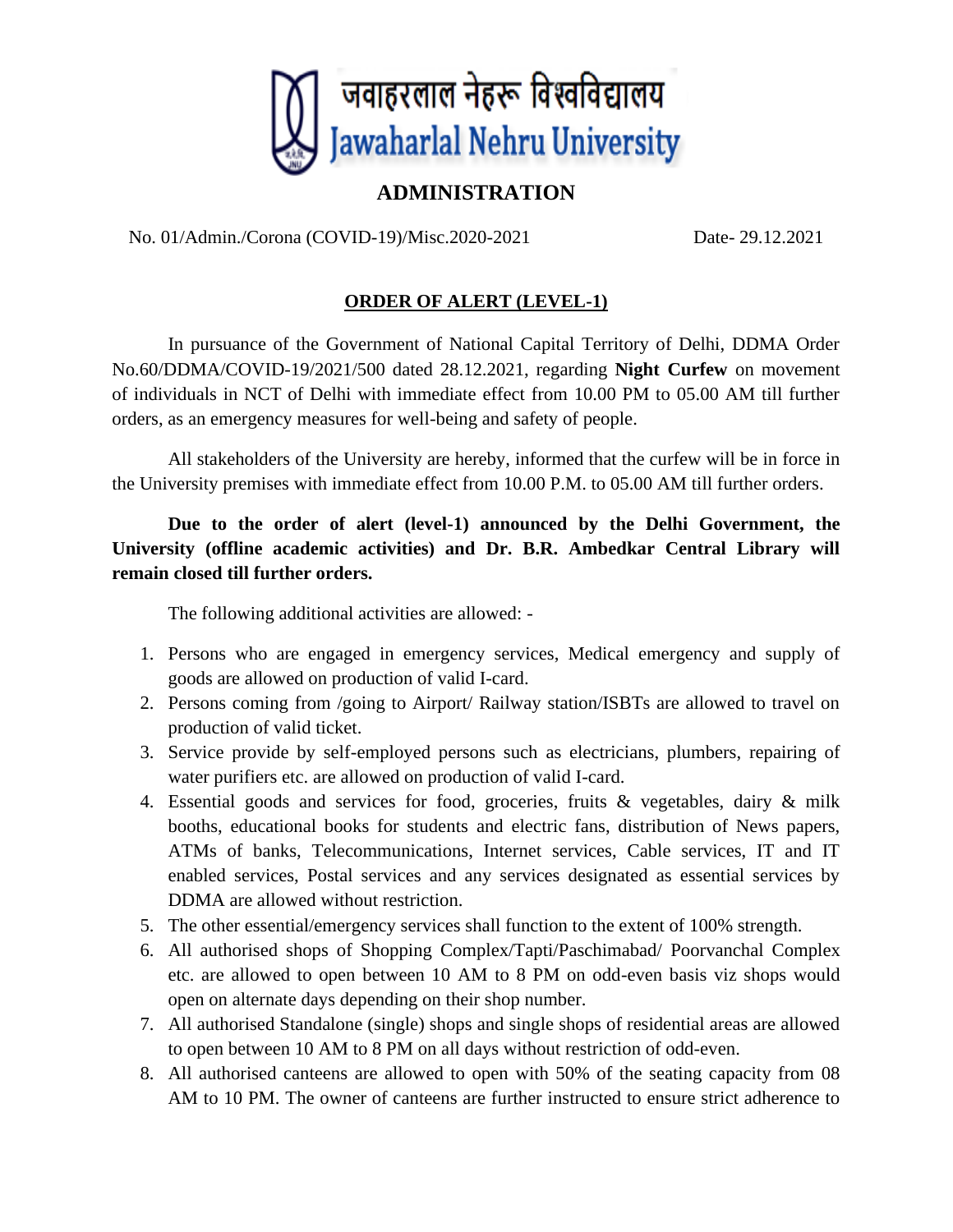the prescribed SOP and all instruction/guidelines issued by Government of India/Delhi Government/University orders from time to time as well as compliance of COVID appropriate behaviour viz. wearing of masks, maintaining social distancing, regular hand washing and use of sanitizer etc. to contain the spread of COVID-19 virus.

- 9. Barber shop/Saloon/Beauty parlour are allowed to open.
- 10. The shopkeepers are further instructed to maintain the all COVID Appropriate Behavior viz. wearing of masks, maintaining social distancing, regular hand washing and use of sanitizer, maintaining health hygiene, no spitting, no consumption of liquor, pan, gutkha, tobacco etc. at all the times. Any violation would attract closure of shops in view of public health hazard and further violation will be dealt strictly as per the order/ guidelines of GOI/Delhi Government/JNU.
- 11. Only outside yoga activity is allowed.
- 12. Delivery of all type of goods through e-commerce are allowed on production of valid I card issued by the employer / firm/ company.
- 13. The e-rickshaw facility inside the campus (upto 02 passengers) are allowed.
- 14. The permitted/restricted activities shall be allowed subject to strict compliance of SoPs issued by GoI and GNCTD from time to time.

The marriages may however be organized in Court or at home, in which not more than 20 people will be allowed to participate.

Funeral/ last rites related gathering are allowed upto 20 persons.

The Security Branch of the University shall ensure COVID Appropriate Behavior viz. wearing of face mask, maintaining of social distancing etc. in all areas as well as at all shops which are providing essential goods  $\&$  service such as grocery shops, medicine shops, fruit  $\&$ vegetables shops. It should be ensured that the people, who are visiting these shops, are strictly following COVID Appropriate Behavior and are wearing face masks, maintaining social distancing etc. without fail.

The Security Branch of the University shall ensure effective checking of movement of persons and vehicles in the University Campus by putting adequate number of checking points with the objective to prevent unnecessary movement of people on roads. The Security Branch shall also ensure that movement of individuals and vehicles should be allowed strictly as per guidelines/protocols prescribed in this order.

The Campus residents are hereby instructed not to move within the campus during the curfew timings. Campus gates will remain closed except for emergency movement.

Employees and their family members, and students who are tested positive or under home isolation/quarantine, must inform with supporting documents immediately to the Administration/Security.

The Security Branch of the University is instructed to ensure strict compliance of this order, and shall adequately inform and sensitize the field functionaries about these instructions